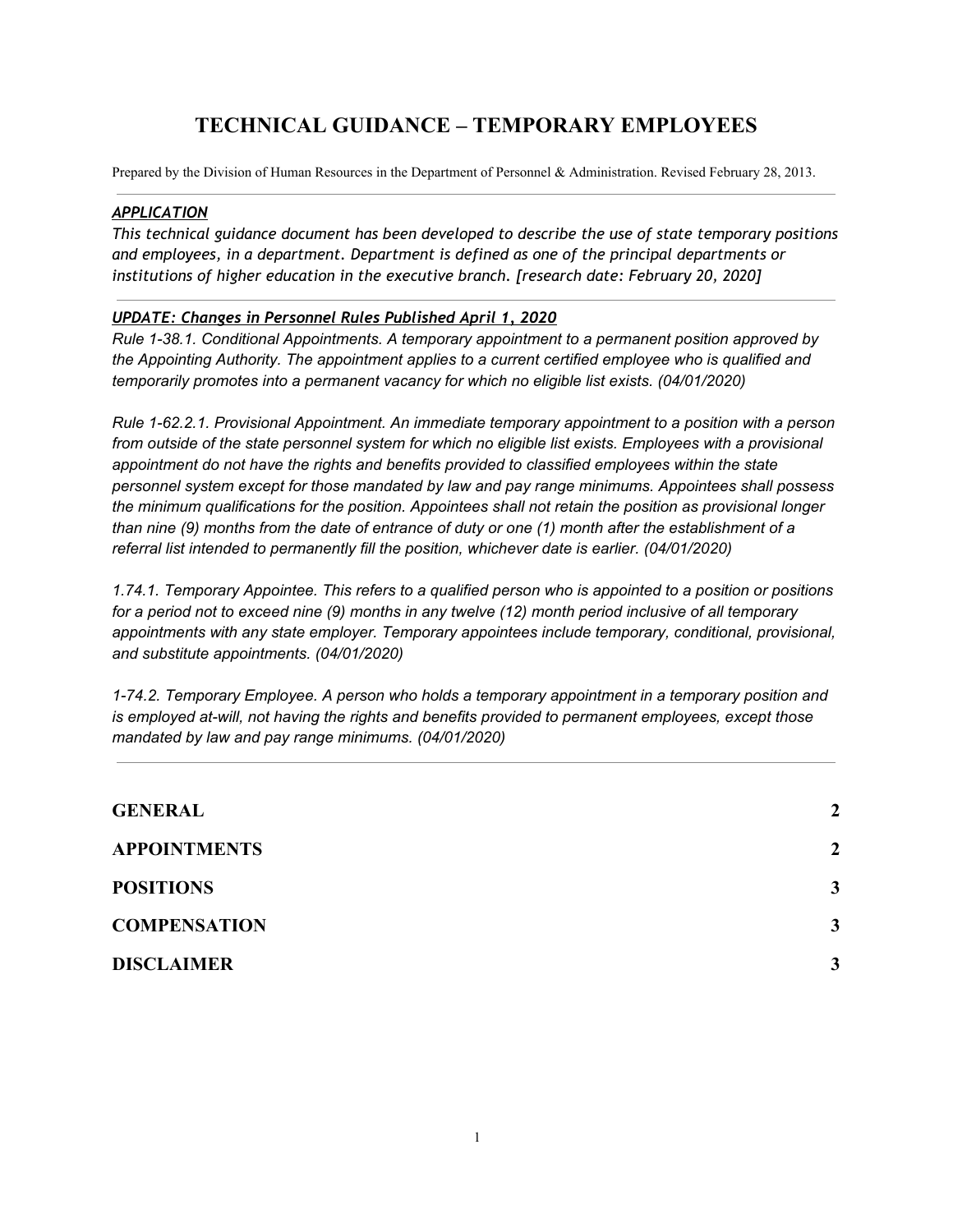#### <span id="page-1-0"></span>**GENERAL**

The following addresses the use of state temporary positions and employees while a separate technical guidance on personal services contracts addresses the use of leased workers from a multi-employee contractor, such as a temporary agency or company under a contractual arrangement. For purposes of this document, a department is one of the principal departments or institutions of higher education in the executive branch.

#### <span id="page-1-1"></span>**APPOINTMENTS**

Although temporary appointments are not subject to the comparative analysis process outlined in state personnel rules, a temporary employee must be qualified to conduct the duties of the temporary position. Minimum qualifications are determined by the appointing authority based on the job requirements documented in the Temporary Position Description. The position's minimum qualifications and applicant's qualifications are verified and approved by the department human resources office.

Temporary employees do not have to meet the residency requirement mandated in Colorado constitution for positions in the state personnel system. While temporaries are state employees, they are outside the state personnel system<sup>1</sup>.

Per Colorado constitution, a temporary employee may work for the State no more than nine months in a 12-month period. The 12-month period is not defined as a calendar or fiscal year, but a rolling 12-month period that begins with the month of the first day of work for the temporary assignment.

- For continuous or regular (including part-time) work schedules, the temporary assignment starts the actual date the temporary employee begins work and ends after nine months. For example, a temporary employee who begins working June 15th may work continuously through March 14th.
- For intermittent "on and off" work schedules, each hour worked is counted toward a total nine-month limitation within 12 months. In this case, the temporary employee can work up to a maximum of 1,560 hours intermittently within a 12 month period.

In addition, a temporary employee cannot work nine months for one department, then work an additional nine months for another department, if the additional assignment falls within the same 12-month period.

| I OI VILUILIDIV.                                      |                                                               |
|-------------------------------------------------------|---------------------------------------------------------------|
| Person $-9$ months in a 12 month period               | Position $-9$ months with 4 month waiting                     |
| Months 1-9: i.e., Jan. $1 -$ Sept. 30                 | Months 1-9: i.e., Jan. $1 -$ Sept. 30                         |
| Cannot work months $10-12$ : i.e., Oct. $1 - Dec. 31$ | Cannot fill months $10-13$ : i.e., Oct. $1 - Jan$ . 31        |
| Months $13-21$ : i.e., Jan. $1 -$ Sept. 30            | Months $14-25$ : i.e., Feb. $1 - Oct. 31$                     |
| Cannot work months $22-24$ : i.e., Oct. $1 - Dec. 31$ | Cannot fill months $26-29$ : i.e., Nov. $1 - \text{Feb. } 28$ |
| Months $25-33$ : i.e., Jan. $1 -$ Sept. 30            | Months $30-38$ : i.e., March $1 - Now$ . 30                   |
|                                                       |                                                               |

For example:

 $124-50-114(2)$ , C.R.S.